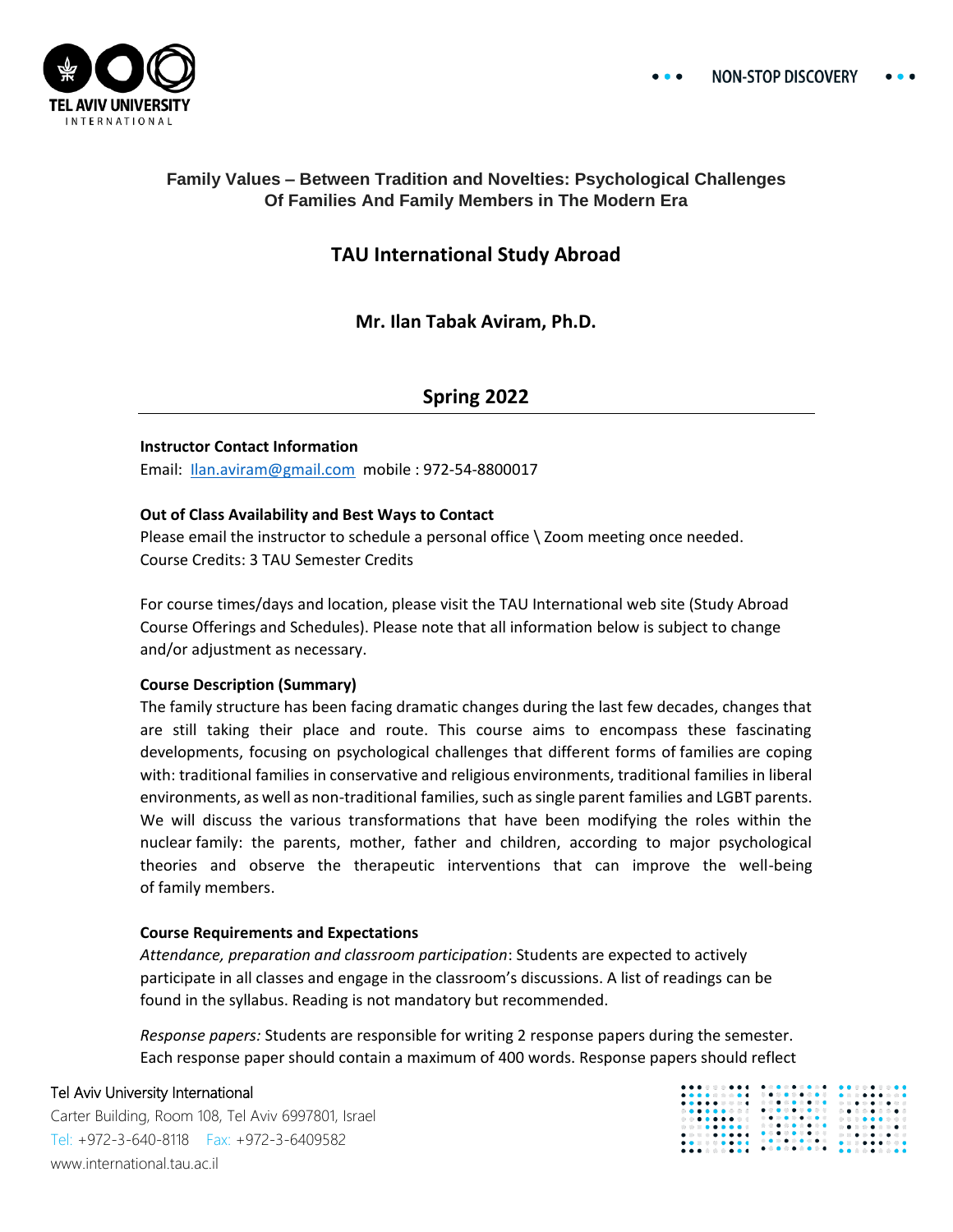

the students' opinions, thoughts, feelings and experiences related to the classes` topics. The response papers should not give a summary of the classes, but rather use the material to explore and reflect on interesting ideas or debates related to the topic. The deadline for handing the papers will be 2 weeks after the announcement of the assignment.

*Final paper:* Submitted in the last class of the semester, students will be expected to write a four pages essay that will include an integration of the course classes material in addition to the use of academic sources in order to present a creative analysis of the topic. The exact instructions for the assignment will be given 4 weeks prior to the deadline.

*General instructions for all papers' submissions:* Please send only WORD documents (\*.doc) and not PDF files and name the files as follows: LAST NAME\_FIRST NAME\_PAPER TITLE\_TAU2020 (e.g. Scmoe\_Joe\_response paper1\_TAU2020)

## **Learning Outcomes**

- 1. Knowledge of core concepts of Family theories in multidisciplinary areas: Psychology, Sociology, Anthropology and Law.
- 2. Knowledge of current developments in the research and understanding of Family life and Family roles.
- 3. Basic analysis and academic writing skills, relevant for the fields of social sciences.

## **Evaluation Criteria**

- 1. Class attendance: 15%.
- 2. Class participation and involvement: 15%.
- 3. Response papers 1 &2: 30%.
- 4. Final paper: 40%.

## **Absence Policy**

Attendance is mandatory and attendance will be taken regularly. Missing classes will be reflected in the final grade of the course. Up to three justified and properly documented absences from classes may be accepted (for example: emergency matter or illness, both of which will require a doctor's note). Such cases of absence should be reported to the instructor immediately a doctor's note is required. In the case Zoom classes are administrated instead of in-class ones, participants who cannot attend the online classes are expected to watch the recorded class and submit a make-up assignment that will be posted through the Moodle interface, as a substitute to their online attendance.

## Tel Aviv University International

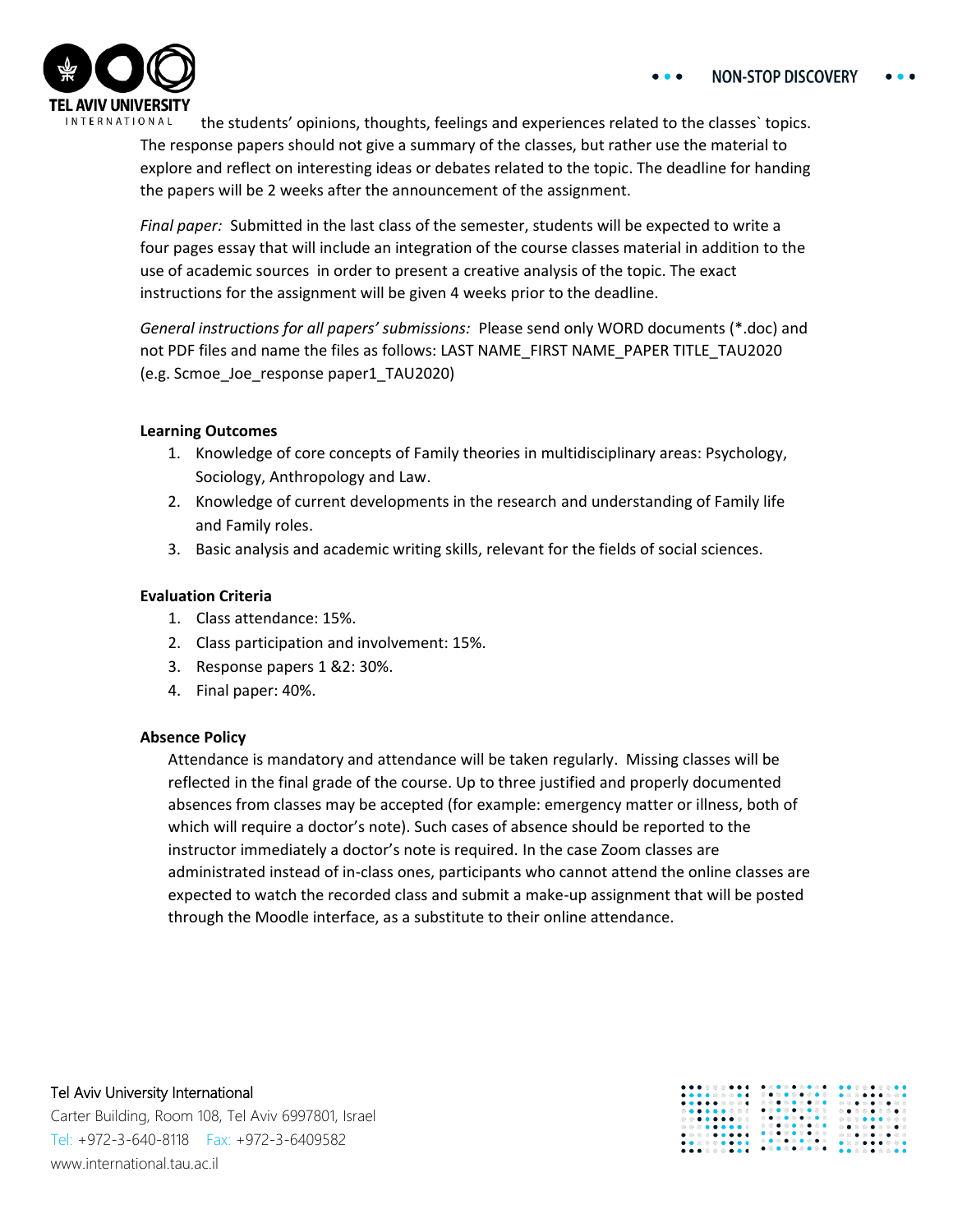

## **Course Schedule**

| Introduction to the Family: Definitions, Historical<br>changes, Evolutionary perspectives, Functions of the<br>family                         | Meetings 1-2   |  |  |  |  |  |
|-----------------------------------------------------------------------------------------------------------------------------------------------|----------------|--|--|--|--|--|
| Theoretical approaches to the Family: The functionalist<br>approach The Feminist approach, The Marxist<br>approach, The Radical psychologist. | Meetings 3-4   |  |  |  |  |  |
| Psychological theories and the family: From Freud,<br>Winnicott, Through Lacan, Klein to J. Benjamin and<br>Mitchell.                         | Meetings 5-6   |  |  |  |  |  |
| Mothers - Historical perspectives of motherhood and<br>current trends and challenges                                                          | Meetings 7-8   |  |  |  |  |  |
| Fathers - Historical perspectives of fatherhood and<br>current trends and challenges                                                          | Meetings 9-10  |  |  |  |  |  |
| Children and childhood - from past to present issues                                                                                          | Meetings 11-12 |  |  |  |  |  |
| Between Romance and parenthood - on the                                                                                                       | Meeting 13     |  |  |  |  |  |
| challenges of couples parenting together                                                                                                      |                |  |  |  |  |  |
| The Pathologies of the Family - Divorce, Abuse and<br><b>Domestic Violence</b>                                                                | Meeting 14-15  |  |  |  |  |  |
| New developments in the structure of families -<br><b>Blended families</b>                                                                    | Meeting 16     |  |  |  |  |  |
| New developments in the structure of families - Single<br>parent by choice families                                                           | Meeting 17     |  |  |  |  |  |
| New developments in the structure of families - LGBT<br>families                                                                              | Meeting 18     |  |  |  |  |  |
| New developments in the structure of families -<br>Polyamorous families                                                                       | Meeting 19     |  |  |  |  |  |
| Family law - how legal perspectives help shape the<br>way Families evolve                                                                     | Meeting 20     |  |  |  |  |  |

## **Course Readings and/or Required Materials**

*The final reading list will be published before the beginning of the semester. All material will be accessible through the Moodle.* 

Balfour, A., Clulow, C., and Thompson, K., (2018). *Engaging Couples: New Directions in Therapeutic Work with Families,* Routledge.

Cohen, P.,N., (2018). *The Family : Diversity, Inequality And Social Change*, W.W.Norton & Company.

Mead, M. (1961). *Coming of Age in Samoa*. William Morrow Paperbacks.

Powell,B., Bolzendahl, C.,Geist, C. and Steelman, L. (2010). *Counted Out: Same-Sex, Relations and Americans' Definitions of Family*, Russel Sage,

Treas, J., Scott, J., and Richards, M., (2014). *The Sociology of Families,* John Wiley & Sons. Winnicott, D.W. (1960). *The Theory of the Parent-Infant Relationship*. Int. J. Psycho-Anal., 41:585-595.

## Tel Aviv University International

|  |  |              |  | . <b>.</b> |  |  |  |   |  |  |  |  |  | .                                                                                   |  |
|--|--|--------------|--|------------|--|--|--|---|--|--|--|--|--|-------------------------------------------------------------------------------------|--|
|  |  | .            |  |            |  |  |  | . |  |  |  |  |  | $\bullet\texttt{--} \bullet\bullet\bullet\bullet\texttt{-}\bullet\bullet\texttt{-}$ |  |
|  |  | .            |  |            |  |  |  | . |  |  |  |  |  | .                                                                                   |  |
|  |  | . <b>.</b>   |  |            |  |  |  | . |  |  |  |  |  | .                                                                                   |  |
|  |  | . . <b>.</b> |  |            |  |  |  | . |  |  |  |  |  | . <b>.</b>                                                                          |  |
|  |  | . <b>.</b> . |  |            |  |  |  | . |  |  |  |  |  | .                                                                                   |  |
|  |  | . <b>.</b>   |  |            |  |  |  | . |  |  |  |  |  | .                                                                                   |  |
|  |  | .            |  |            |  |  |  | . |  |  |  |  |  | $\bullet\texttt{}\bullet\bullet\bullet\texttt{}\bullet\bullet$                      |  |
|  |  | .            |  |            |  |  |  | . |  |  |  |  |  |                                                                                     |  |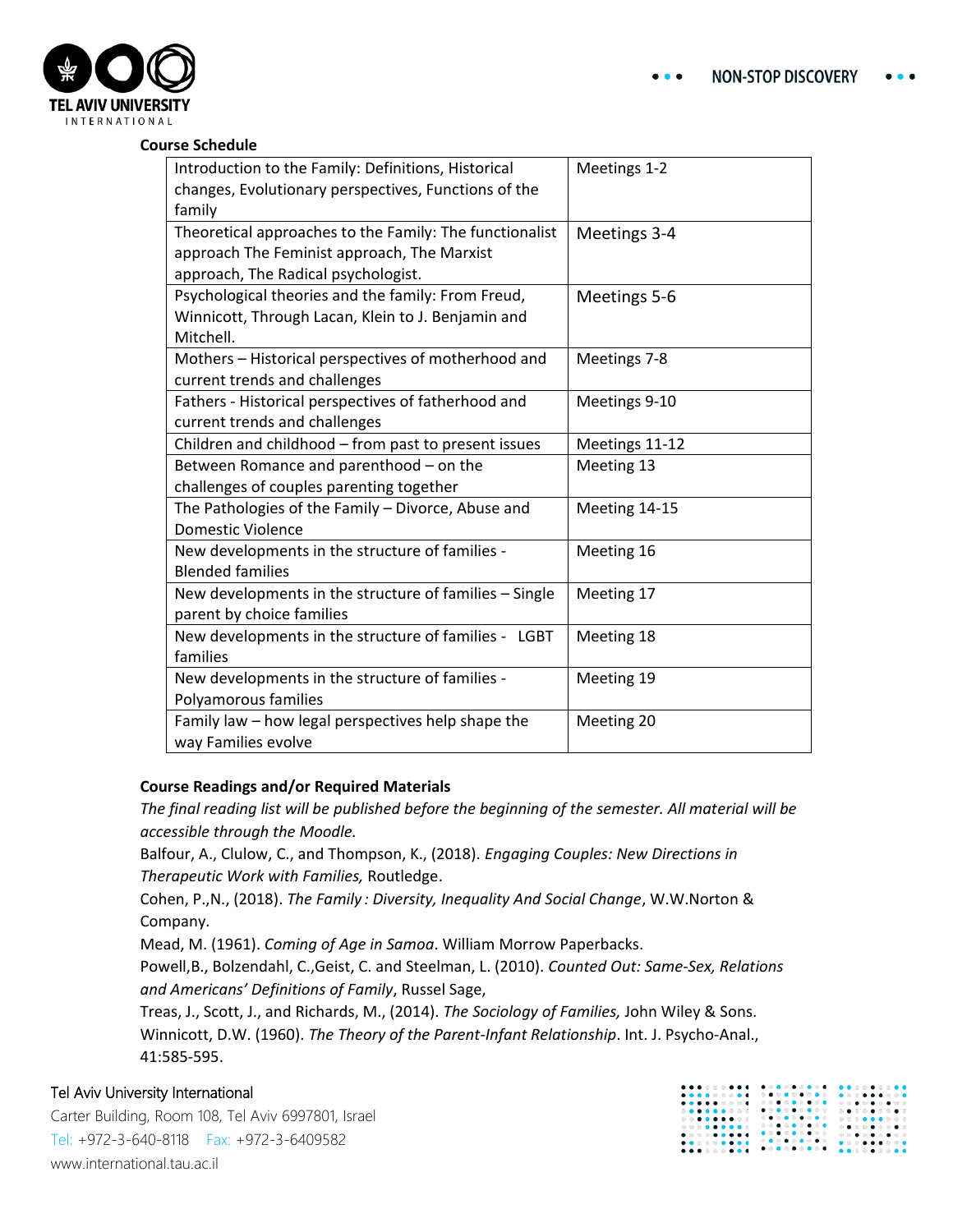

## **Instructor Biography**

Dr. Tabak-Aviram is an experienced licensed clinical psychologist in Israel, practicing over 15 years with children, adults, couples and families. Dr. Tabak-Aviram has been specializing with preschool children and their parents in a community mental health Centre in Tel-Aviv. During the past decade Dr. Tabak-Aviram's focus of work has been with LGBT individuals, couples, and families. Additionally, he has developed both group and individual counseling frameworks for prospective parents in the process of parenthood through ART. Dr. Tabak-Aviram has been working in both public clinics, supervising psychology interns and in his own private practice in Ramat-Hasharon. He has been an active speaker for LGBT families and gender creative children in front of mental health professionals, social workers and medical staff members all over Israel.

## **TAU International Academic Guidelines**

Students may only attend classes which they are officially registered for. No auditing of courses is permitted. Students are responsible for reading and adhering to all policies and procedures in the TAU International Academic Handbook [posted here](https://international.tau.ac.il/academic_board) at all times. Below is a summary of some of these relevant policies and procedures.

## **Learning Accommodations**

In accordance to University guidelines, TAU International may be able to accommodate students with learning disabilities or accommodation requests if these requests are also honored at the student's home university or home school. To be considered, students must submit official documentation from their home school or university (if not in English, a notarized official copy translated into English is required) to TAU International in advance of arrival describing in detail any specific needs and how these are accommodated at the home school or university. Students must also bring a copy of this documentation with them on-site and give it to their faculty on the first day of class while introducing themselves so that the faculty know who they are and what sorts of needs or accommodations they may have. **Without official documentation from the home school submitted on or before the first day of courses, TAU will not be able to honor accommodation support.**

With supporting documentation and by following the correct procedure as outlined above, TAU International and its faculty will do the best it can to make any suitable accommodations possible. However, we cannot guarantee that all accommodations received at the home school can be similarly met at TAU. For example, TAU is usually not able to offer note-taking services in English, private testing rooms, or advance viewing of classroom presentations, exams, or assignments.

It may be an option to provide a student with additional tutoring or support outside the classroom as needed. Students should be aware that this additional support cannot be guaranteed and is based on teacher availability in the subject as well as the specific student level. If available, the cost of additional tutoring or support will be the sole responsibility of the student.

## Tel Aviv University International

| . <b>.</b>   |                                                                                       | .                                                                                |
|--------------|---------------------------------------------------------------------------------------|----------------------------------------------------------------------------------|
| .            | . . <b>.</b> . <b>.</b> . <b>.</b>                                                    | $\bullet\texttt{---}\bullet\bullet\bullet\texttt{---}\bullet\bullet\texttt{---}$ |
| .            | . . <b>.</b> . <b>.</b> . <b>.</b> . <b>.</b>                                         | .                                                                                |
| . . <b>.</b> | .                                                                                     | .                                                                                |
| . . <b>.</b> | . <b>.</b> . <b>.</b> . <b>.</b>                                                      | .                                                                                |
| . <b>.</b> . | .<br>$\bullet\texttt{}\bullet\texttt{}\bullet\texttt{}\bullet\texttt{}\circ\texttt{}$ | .                                                                                |
| .<br>.       | .                                                                                     | .<br>.                                                                           |
|              | .                                                                                     |                                                                                  |